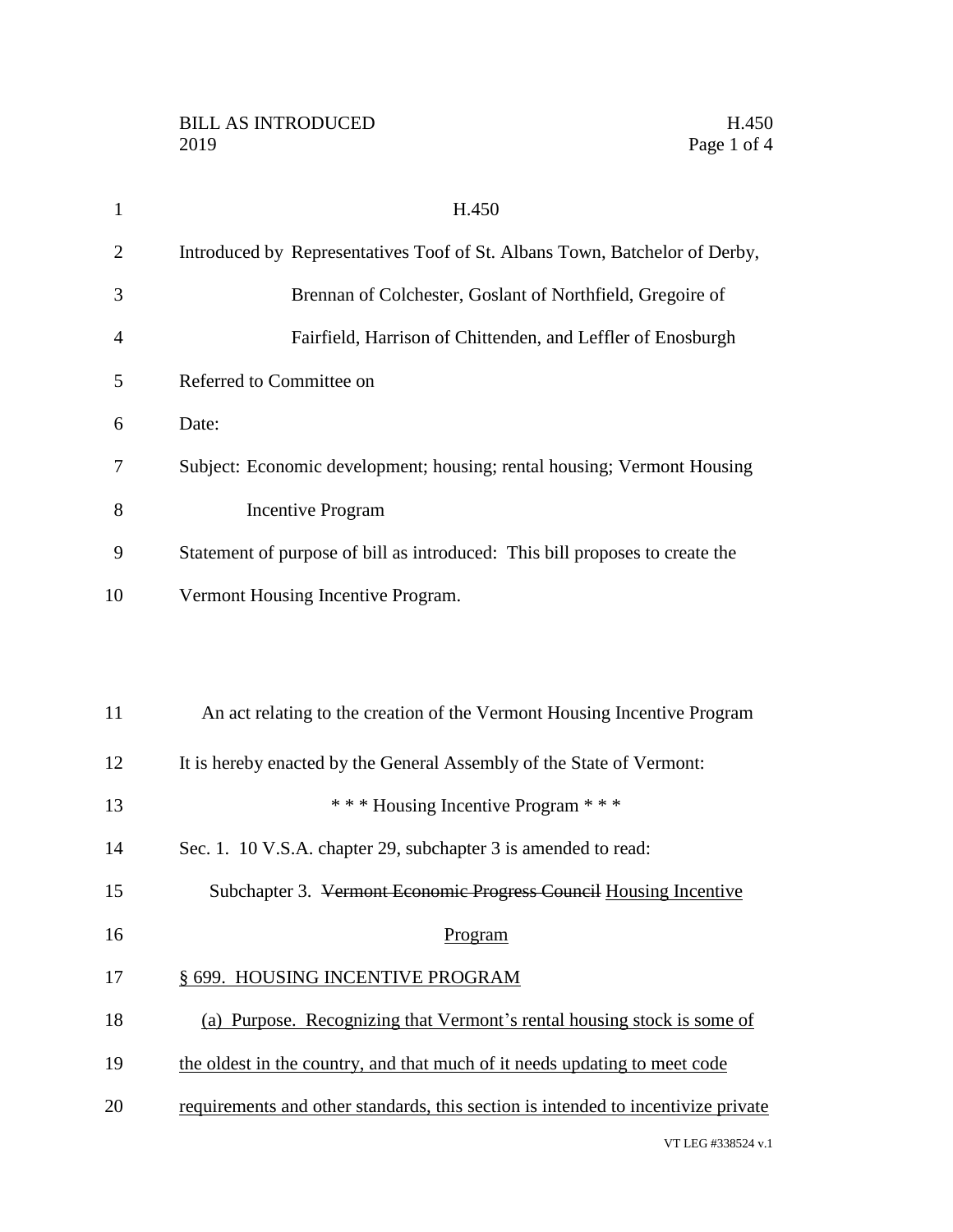| $\mathbf{1}$   | apartment owners to make significant improvements to both housing quality        |
|----------------|----------------------------------------------------------------------------------|
| $\overline{2}$ | and weatherization by providing small grants that would be matched by the        |
| 3              | private apartment owner.                                                         |
| 4              | (b) Creation of Program. The Department of Housing and Community                 |
| 5              | Development shall design and implement the Vermont Rental Housing                |
| 6              | Incentive Program to provide funding to regional nonprofit housing partner       |
| 7              | organizations to provide incentive grants to private landlords for the           |
| 8              | rehabilitation and improvement, including weatherization, of existing rental     |
| 9              | housing stock. Each grant shall be capped at a standard limit set by the         |
| 10             | Department per rental unit and shall be matched by the private landlord at least |
| 11             | two-to-one.                                                                      |
| 12             | *** Land Gains Tax ***                                                           |
| 13             | Sec. 2. 32 V.S.A. § 10001 is amended to read:                                    |
| 14             | § 10001. TAX IMPOSED                                                             |
| 15             | There is imposed, in addition to all other taxes imposed by this title, a tax    |
| 16             | on the gains from the sale or exchange of land in Vermont occurring before       |
| 17             | July 1, 2019.                                                                    |
| 18             | Sec. 3. 32 V.S.A. § 9601 is amended to read:                                     |
| 19             | § 9601. DEFINITIONS                                                              |
| 20             | The following definitions shall apply throughout this chapter unless the         |
| 21             | context requires otherwise:                                                      |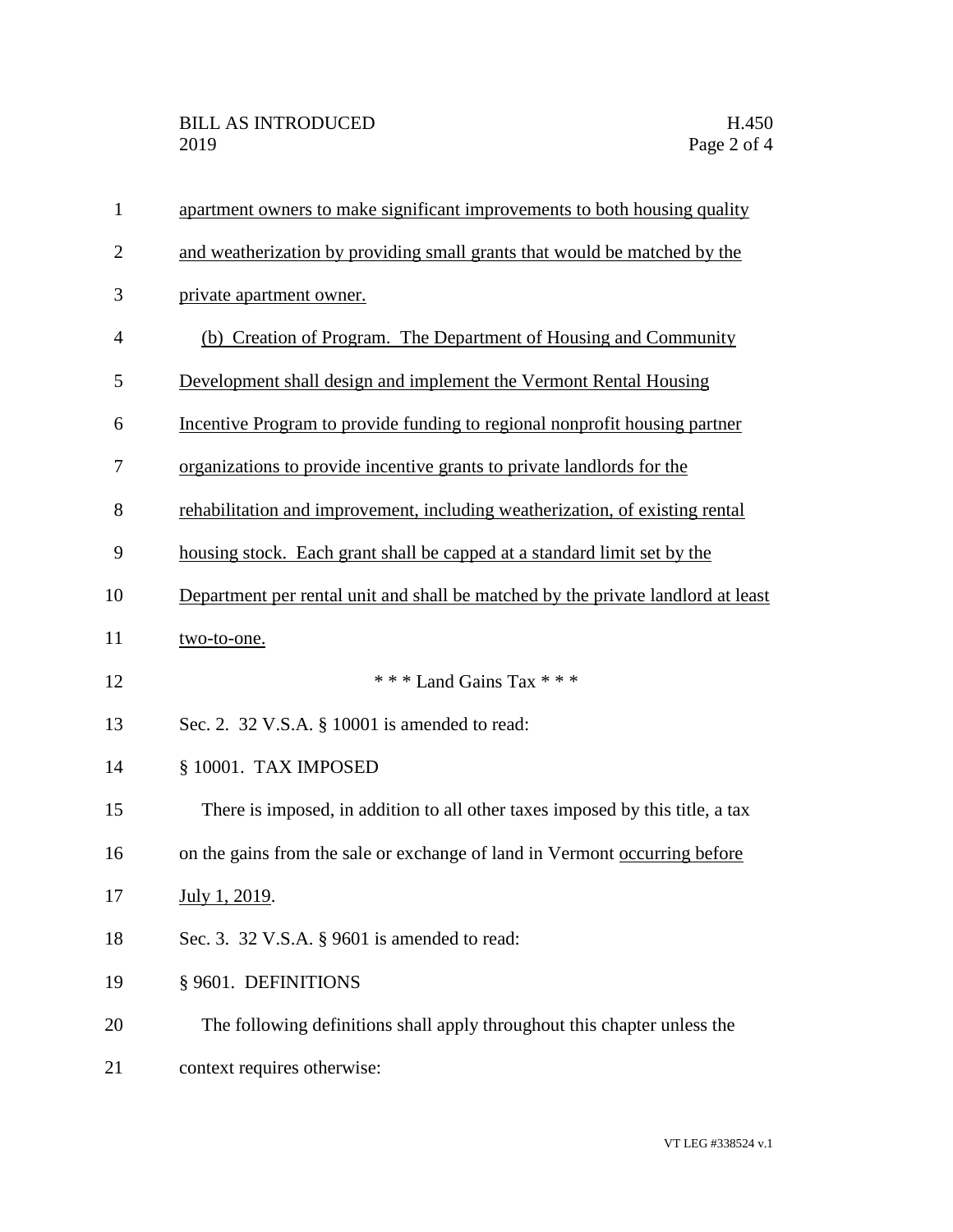| $\mathbf{1}$   | * * *                                                                              |
|----------------|------------------------------------------------------------------------------------|
| $\overline{2}$ | $(11)$ (A) "Principal residence" means principal residence as defined in 32        |
| 3              | V.S.A. § 10002a, together with land that is beneath or directly contiguous to      |
| $\overline{4}$ | the dwelling and that is transferred with the dwelling a dwelling that, within     |
| 5              | one year prior to sale, was occupied as the domicile of the seller or that, within |
| 6              | one year from the date of sale, will be occupied as the domicile of the            |
| 7              | purchaser, together with land that is beneath or directly contiguous to the        |
| 8              | dwelling and that is transferred with the dwelling. As used in this section, a     |
| 9              | domicile is the principal dwelling of a person domiciled in the State of           |
| 10             | Vermont.                                                                           |
| 11             | (B) "Principal residence" includes any multifamily dwelling, not                   |
| 12             | exceeding four units, if:                                                          |
| 13             | (i) the seller used at the time of sale at least one unit within such              |
| 14             | dwelling as his or her principal residence; or                                     |
| 15             | (ii) the purchaser will use at least one unit within such swelling as              |
| 16             | his or her principal residence under the conditions of subdivision (A) of this     |
| 17             | subdivision $(11)$ .                                                               |
| 18             | "Principal residence" also means any dwelling used as the                          |
| 19             | seller's principal residence, or which will be used by the purchaser as his or     |
| 20             | her principal residence under the conditions of subdivision (A) of this            |
| 21             | subdivision (11), even though the resident also carries on or will carry on        |